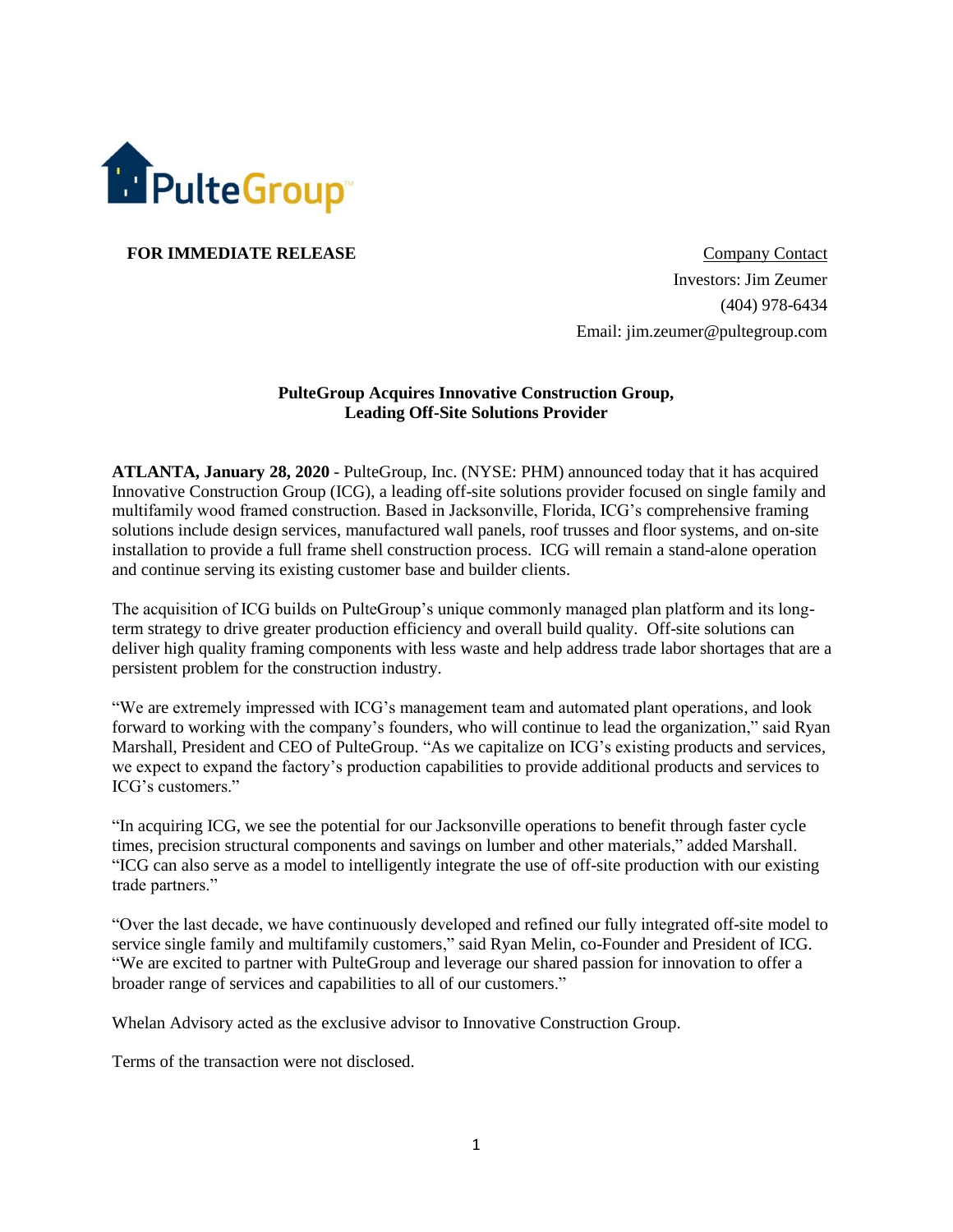## **Forward-Looking Statements**

This press release includes "forward-looking statements." These statements are subject to a number of risks, uncertainties and other factors that could cause our actual results, performance, prospects or opportunities, as well as those of the markets we serve or intend to serve, to differ materially from those expressed in, or implied by, these statements. You can identify these statements by the fact that they do not relate to matters of a strictly factual or historical nature and generally discuss or relate to forecasts, estimates or other expectations regarding future events.

Generally, the words "believe," "expect," "intend," "estimate," "anticipate," "plan," "project," "may," "can," "could," "might," "should", "will" and similar expressions identify forward-looking statements, including statements related to any impairment charge and the impacts or effects thereof, expected operating and performing results, planned transactions, planned objectives of management, future developments or conditions in the industries in which we participate and other trends, developments and uncertainties that may affect our business in the future.

Such risks, uncertainties and other factors include, among other things: interest rate changes and the availability of mortgage financing; competition within the industries in which we operate; the availability and cost of land and other raw materials used by us in our homebuilding operations; the impact of any changes to our strategy in responding to the cyclical nature of the industry, including any changes regarding our land positions and the levels of our land spend; the availability and cost of insurance covering risks associated with our businesses; shortages and the cost of labor; weather related slowdowns; slow growth initiatives and/or local building moratoria; governmental regulation directed at or affecting the housing market, the homebuilding industry or construction activities; uncertainty in the mortgage lending industry, including revisions to underwriting standards and repurchase requirements associated with the sale of mortgage loans; the interpretation of or changes to tax, labor and environmental laws which could have a greater impact on our effective tax rate or the value of our deferred tax assets than we anticipate; economic changes nationally or in our local markets, including inflation, deflation, changes in consumer confidence and preferences and the state of the market for homes in general; legal or regulatory proceedings or claims; our ability to generate sufficient cash flow in order to successfully implement our capital allocation priorities; required accounting changes; terrorist acts and other acts of war; and other factors of national, regional and global scale, including those of a political, economic, business and competitive nature. See the Company's Annual Report on Form 10-K for the fiscal year ended December 31, 2018, and the Company's other public filings with the Securities and Exchange Commission for a further discussion of these and other risks and uncertainties applicable to our businesses. The Company undertakes no duty to update any forward-looking statement, whether as a result of new information, future events or changes in PulteGroup's expectations.

## **About PulteGroup**

PulteGroup, Inc. (NYSE: PHM), based in Atlanta, Georgia, is one of America's largest homebuilding companies with operations in more than 40 markets throughout the country. Through its brand portfolio that includes Centex, Pulte Homes, Del Webb, DiVosta Homes, American West and John Wieland Homes and Neighborhoods, the company is one of the industry's most versatile homebuilders able to meet the needs of multiple buyer groups and respond to changing consumer demand. PulteGroup conducts extensive research to provide homebuyers with innovative solutions and consumer inspired homes and communities to make lives better.